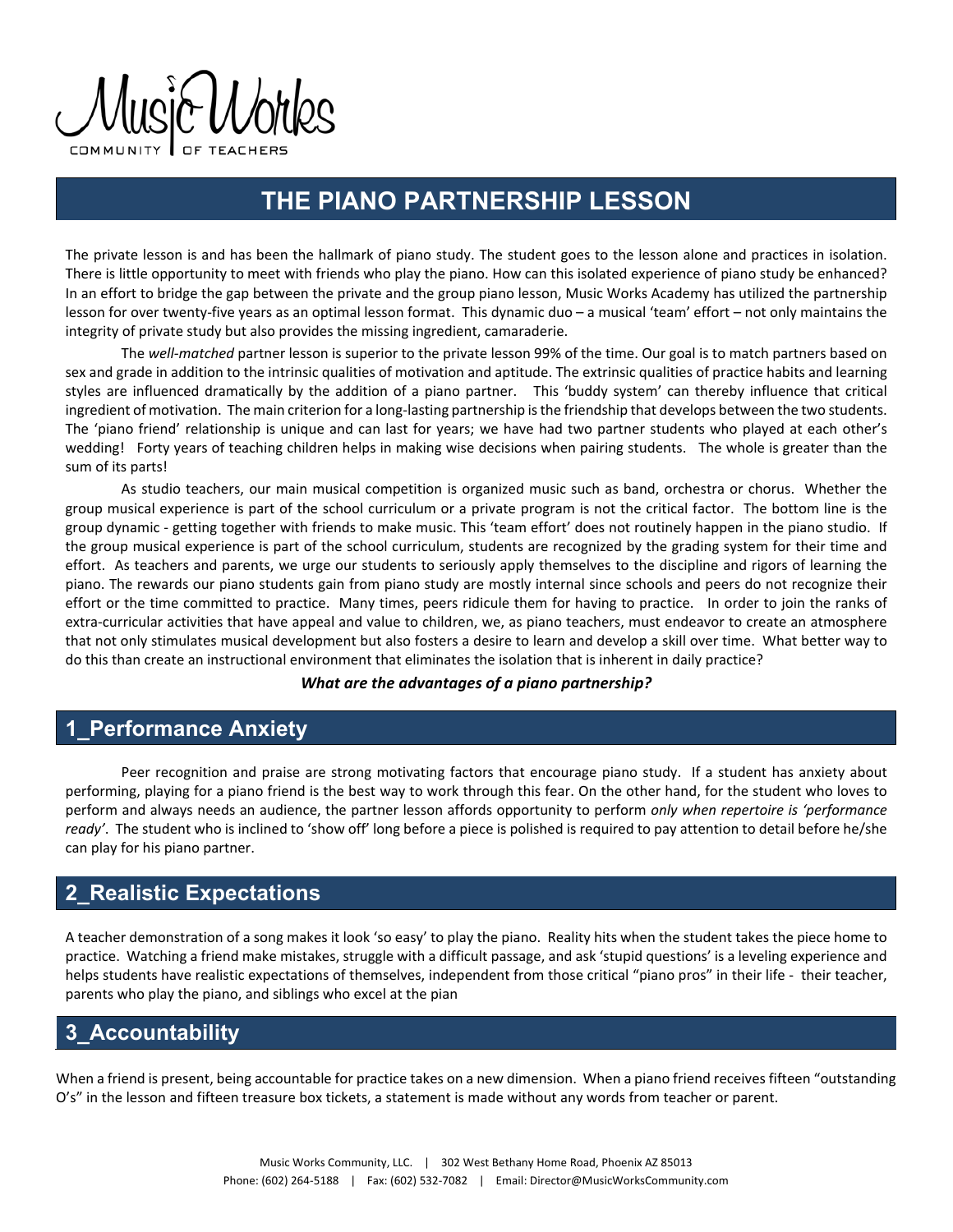

When students hear each other perform at informal Musicales, unspoken messages are being sent about accomplishment …messages that are independent from teacher and parent. These nonverbal expectations are much stronger than parental nagging or even words of encouragement.

#### **4\_Ensemble Experiences**

Duet playing develops listening skills, an element easily ignored by the piano soloist. The ensemble experience lays the foundation for accompanying, a musical skill that depends on listening and being able to adjust performance in real time. A partner is a built-in ensemble friend. Playing with a partner is not like playing with the teacher who seldom makes mistakes and who can even cover up student errors. Neither is playing with a partner like performing with a background midi file. The midi file is a tool that offers absolutely no assistance for student error; neither does a midi file make unexpected mistakes that can throw a monkey wrench into a performance. The give and take that is an integral part of ensemble playing is a performance skill of listening in real time with the consequent development of being able to recover from errors as well as maintaining composure when the partner makes a mistake.

## **5\_Learning Styles**

Piano study is a process of ups and downs. Even the most enthusiastic student has days or weeks when other activities are more important and piano practice assumes a lesser role. The enthusiasm of a partner can be contagious. A slump by one student can show a partner that 'down' times happen to everyone – it's normal! If both students are in a slump, it's much easier for the teacher and the students to cope in a productive manner. Student guilt or elaborate excuses are easier to handle. The unpracticed lesson is less intense, since the students share the unwanted spotlight. Two unpracticed students are less nerve wracking than one unpracticed student for the instructor as well.

Sometimes, it is more productive to partner students based on differences rather than similarities. The student of 'extremes', enthusiastically tackling challenging pieces one month and ready to quit a few months later, is easier to handle with a partner who is a more 'level' learner. Both benefit from each other's differences. Each student learns to identify and accept his/her own learning style. The more balanced student may not be as enthusiastic at times and benefits from experiencing their piano friend's excitement; the extreme student can benefit from the steadiness of their partner and not react to their own 'yo-yo' style of progression.

#### **6\_Student Initiative**

Many times, partners want to learn each other's repertoire; and after listening to one student's performance with attention to detail, the piece is already half‐learned. This is a very different phenomenon than a sibling or a parent playing "your piece". The sense of accomplishment that comes with learning a piece without teacher/parent help is a major factor in keeping a student engaged in piano lessons. Ownership of the skill is mandatory. Ownership is an internal process and cannot be forced by the teacher or the parent. From 'owning' their skill, a student comes to love playing. And from this comes the joy of being able to play. And that's what all of us are trying to foster. One of the strongest ways to gain ownership is in listening and watching a friend play a piece and then learning it without help. The private lesson does not afford this opportunity at all.

## **7\_Peer Support**

How many times has a student made a mistake and berated himself for a 'poor performance'. When this happens in front of a friend, the typical response is for the friend to relate a similar experience of when he did such and such in his piece. It is these shared experiences with peers that reinforce student's confidence in themselves in spite of their mistakes. Remember, the teacher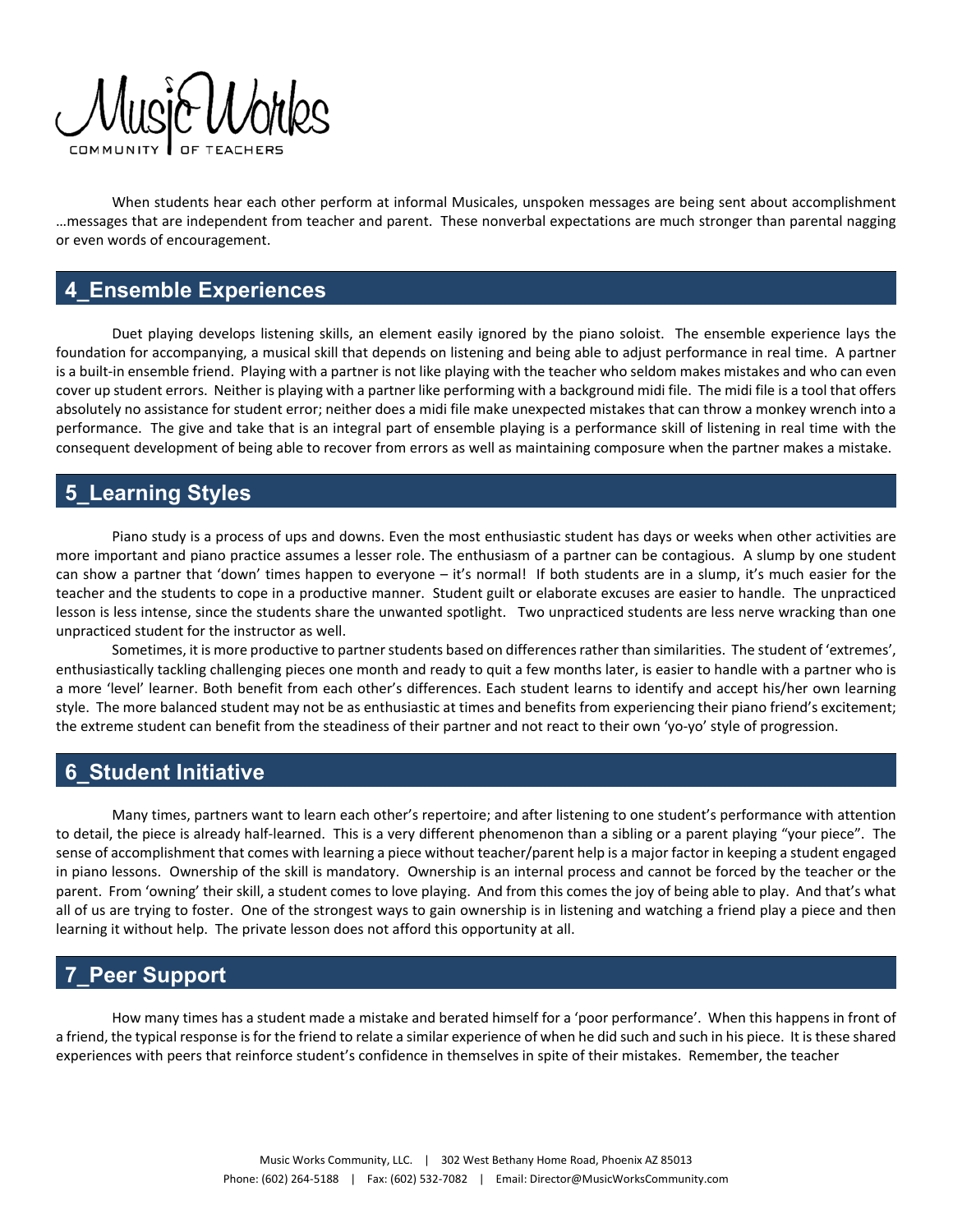

and the parent are limited in their influence. Teachers are the epitome of perfection and never make stupid mistakes. The parent who has never tried to play the piano truly has no conception of what is involved in practice and performance. This immediately makes any statements they have about piano totally irrelevant as far as the student is concerned.

The parent taking lessons and making mistakes is one of the best models for a child. Piano study in the family is a leveling experience for everyone, one of the few opportunities where the child and parent become "peers". Parents are not immune to playing wrong notes, getting frustrated, and not remembering what the teacher said. In this way, the parent becomes a 'comrade in arms' and the child readily recognizes the equality in their shared role as 'students'. The parent who has made a mistake in a performance can, in fact, become a tremendous support system for their child. But only those parents who dare risk time, money, frustration, and embarrassment are allowed this special place in the lives of their children. Ask any adult piano student what happens to them when they perform and you will get a surprisingly different view of a recital experience!

## **8\_ Friendship & Camaraderie**

My most successful 'rescue' of two students has been two fourth grade girls: one underachiever (with an older sibling who excelled and a parent who played) and the other presenting herself in the lesson as a model student, organized and enthusiastic but telling her parents she hated piano and wants to quit. In a situation like this, my goal is to match personality, hoping to achieve a bond that goes beyond the piano lesson. My analysis of the personalities was 100% on target – the two girls were an incredible team. In fact, in looking over their worksheets, I found hearts drawn in each of their folders with "I love ……..; she is my best friend." This dynamic was the foundation of the piano lesson and each of the girls survived longer and weathered the inherent ups and downs of the lessons better because of each other. We, as teachers and parents, cannot touch this element that is the core of a well-matched piano partnership.

The partnership lesson is a 'team' experience. Inherent in a team is responsibility. Students feel obligated to do their best and try their hardest when they are members of a team. Any student who has participated in an Ensemble Event can tell you about the 'team' effort it takes to play with twenty other students. Two seventh grade girls from different schools loved the piano lesson time because it was their weekly time to catch up on news from a different school. Incidentally, they were having loads of fun playing duets with each other. One wanted to join the basketball team; unfortunately, practices were on their lesson day. "Oh, but I can't leave my piano partner," was the comment when a new lesson time and partner was suggested. Basketball was placed on hold. Responsibility and obligation to the 'team' effort is yet another buffer for the many choices and conflicts that face our students today.

Not only can we passively watch the mini-practice session, but these few minutes also diffuse the intensity of the lesson. Students have an opportunity to breathe and regroup during these two or three minutes of 'warm‐up' practice when the focus is on the partner. The classic comment of the out-spoken adult student goes something like this: "Leave the room while I have a chance to remember what my fingers are supposed to do!" or "Quit hovering!" or "Go get some tea or go to the bathroom so I can think!" I believe all students feel this way at moments during the lesson.

#### **IN CLOSING**

- A) The most efficient use of a teacher's time is to have an opportunity to explain a concept once, not twice. This leaves time for more in‐lesson drill and questions.
- B) The partnership provides a unique opportunity for a student to demonstrate and/or explain a concept to a peer. Playing 'teacher' reinforces a student's understanding of a concept and playing 'adjudicator' develops listening skills.
- C) The partnership provides an opportunity to observe self‐directed practice habits.